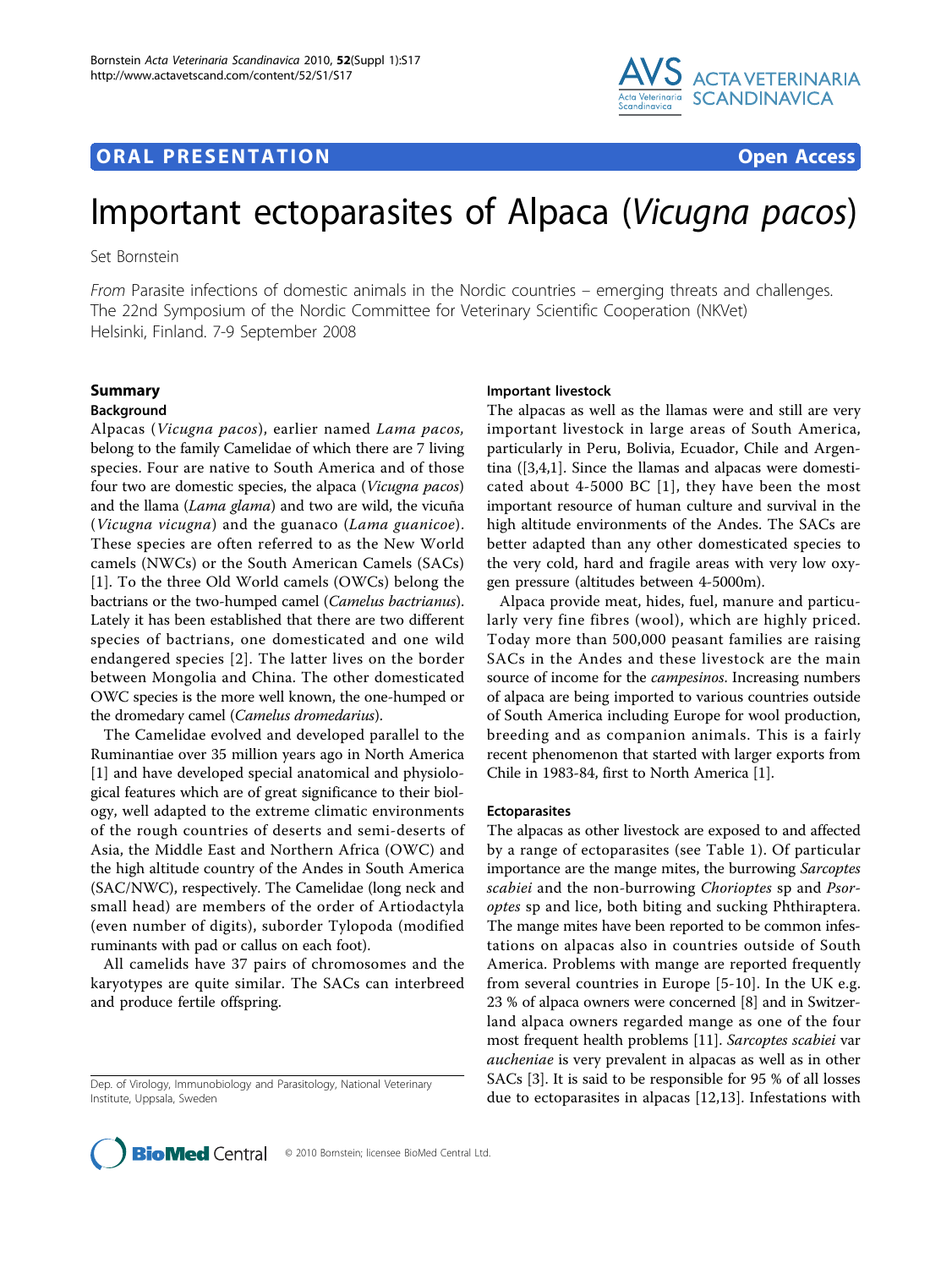| Order           | Family                             | <b>Species</b>                               | <b>Disease</b>               |
|-----------------|------------------------------------|----------------------------------------------|------------------------------|
| Astigmata       | Sarcoptidae                        | Sarcoptes scabiei                            | sarcoptic mange              |
|                 | Psoroptidae                        | Chorioptes sp                                | chorioptic mange             |
|                 |                                    | Psoroptes sp                                 | psoroptic mange (ear canker) |
| Prostigmata     | Demodicidae                        | Demodex sp                                   | demodectic mange             |
| Metastigmata    | Argasida (Soft ticks)              |                                              |                              |
|                 |                                    | Otobius mengnini                             | otitis                       |
|                 | Ixodidae (Hard ticks) <sup>1</sup> |                                              |                              |
|                 |                                    | Ixodes holocyclus                            | Tick paralysis               |
|                 |                                    | Dermacentor spp                              | Tick toxicosis               |
| Phthiraptera    | Sucking lice <sup>2</sup>          | Microthoracius spp                           |                              |
|                 | Biting lice <sup>3</sup>           | Bovicola (Damalinia) brevis                  |                              |
| Siphonaptera    | Flees                              | Vermipsylla sp                               |                              |
| Diptera (flies) |                                    |                                              |                              |
|                 | Culicidae (mosquitos)              |                                              |                              |
|                 | Simulidae (black flies)            |                                              |                              |
|                 | Tabanidae                          | Tabanus spp (horse flies, deer fly)          |                              |
|                 | Muscidae                           | Musca domestica (house fly)                  |                              |
|                 |                                    | M autumnalis (face fly)                      |                              |
|                 |                                    | Stomoxys calcitrans (biting stable fly)      |                              |
|                 |                                    | Hydrotea spp                                 |                              |
|                 |                                    | Haematobia spp                               |                              |
|                 | Sarcophagidae                      |                                              |                              |
|                 | Calliphoridae                      |                                              |                              |
|                 | (blowflies)                        | Calliphora sp                                |                              |
|                 |                                    | Cochliomyia hominivorax (primary screw worm) |                              |
|                 |                                    | Phaenicia spp (green blow fly)               |                              |
|                 |                                    | Phormia spp (black blow fly)                 |                              |
|                 | Oestridae (Bot flies)              |                                              |                              |
|                 |                                    | Oestrus sp                                   |                              |
|                 |                                    | Cephenomyia sp                               |                              |

#### <span id="page-1-0"></span>Table 1 Ectoparasites of alpaca belonging to the Phylum, Arthropoda.

<sup>1</sup> Alpacas are at risk to be infested by native ticks e.g. in Scandinavia by various *Ixodes* and Haemophysalis spp, many that are known vectors of pathogens

<sup>2</sup> Suborder; Anoplura

<sup>3</sup> Suborder; Mallophaga

Chorioptes sp are also very common. Some regard Chorioptes mites as the most common ectoparasite infesting SACs [[14](#page-4-0)]. The mite is assumed to be  $C$  bovis [[15](#page-4-0),[16\]](#page-4-0). Psoroptes (aucheniae) ovis may also be found to infest particularly the earlaps (pinna) and the outer ear canals, but can also be found elsewhere on the body of alpacas. Mixed infections occur with two and even three of the mite species [\[9,17,16](#page-4-0)].

# Mange

# Sarcoptic mange

The early acute manifestation of sarcoptic mange include mild to severe pruritus with erythema, papules and pustules, developing soon to crusting, alopecia and lichenification and thickening of the skin (hyperkeratosis), the chronic stage. Lesions may be seen on the limbs (often between the toes), medial thighs, ventral abdomen, chest, axilla, perineum, prepuce, the head including the lips and ears. Fibre-free areas are said to be more often affected. Damage to the fibre and loss of condition occur. In very severe infections the disease may result in death [[3,17\]](#page-4-0). There are historical accounts of large epidemics of S scabiei var aucheniae affecting SACs in South America (1544, 1545, 1548, 1826, 1836 and 1839) causing havoc in SACs with mortalities of over two thirds of the populations [[3\]](#page-4-0).

Prevalence of the infection among the alpaca of peasant communities in the Andes is between 20-40 % [[12](#page-4-0)]. The earlier high prevalence of the infection also seen in the alpacas imported and bred in USA has been substantially reduced, most probably due to the frequent use of ivermectin [\[18](#page-4-0)]. In Europe there are several case reports [[11](#page-4-0),[17,10](#page-4-0)], but no proper study addressing the prevalence of sarcoptic mange infections.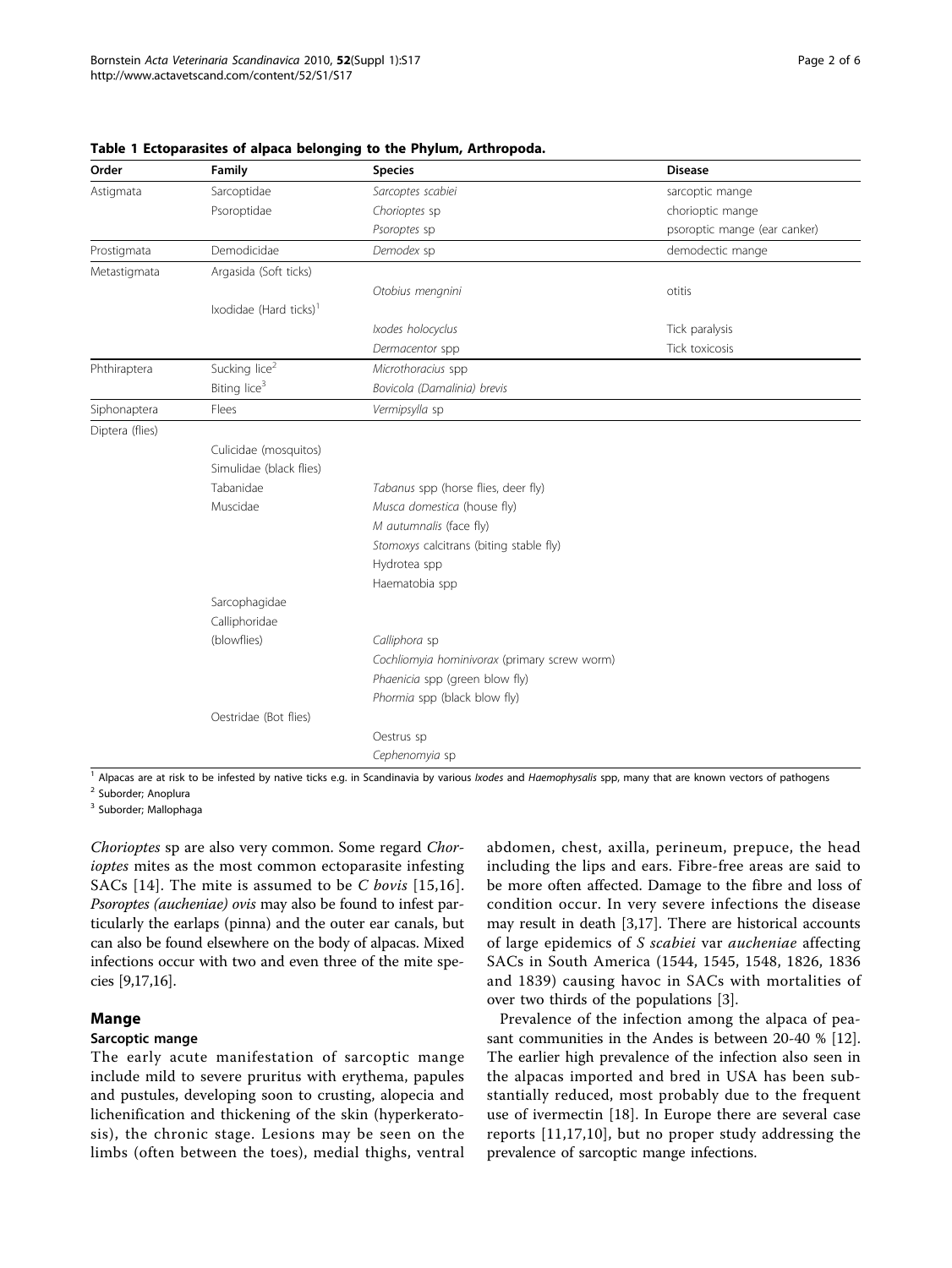A concern is that S scabiei has a zoonotic potential and that some variants are not host-specific.

### Chorioptic mange

Previously Chorioptes sp infestations were considered relatively rare in SACs [\[18,15](#page-4-0)], although Cremers [[19\]](#page-4-0) was of the opposite opinion. Today chorioptic mange is a very common condition in many herds worldwide [\[14,20\]](#page-4-0).

Clinical signs of chorioptic mange may mimic sarcoptic mange, but animals affected usually exhibit a milder pruritus and sometimes none at all (subclinical). Individuals with a heavy infestation may be free of any symptoms of mange although others in the same herd with lower infestations may show severe extensive skin lesions [[20\]](#page-4-0). Often alopecia and scaling are seen on the feet – often as in sarcoptic mange between the toes and the base of the tail. Lesions may spread to the ventral abdomen, medial limbs and often the ears.

#### Psoroptic mange

Psoroptic mange is often seen at predilection sites; pinna and outer ear canals, as erythema, crusting, papules serum exudates and alopecia. Pruritus is evident emanating from these lesions. Typical lesions seen in the outer ear canals are big flakes. Pus occasionally appears which is most likely due to secondary infections. Ears and parotid regions may become grossly swollen in severe lesions [[3](#page-4-0)]. However, lesions may be generalised as well as pruritus with or without involvement of the outer ear canal. Other sites with lesions reported include; nares, axillae, groin, neck and legs, abdomen, perineum, shoulders, back and its sides and the base of the tail [\[16\]](#page-4-0). Intermittent bilateral ear twitching and short-duration head shaking may indicate otitis due to Psoroptes sp infestations [\[6](#page-4-0)].

The Psoroptes sp of alpacas and llamas have previously been referred to as P auchenia or P communis auchinae [[6\]](#page-4-0), but adequate identifications of the different isolates of the mites have not yet been done. There is a concern that the Psoroptes sp isolated from SACs, referred to as P communis, the cosmopolitan ear mite of many herbivores [[21](#page-4-0)], might be able to infest sheep and cattle i.e act as reservoirs for the very serious sheep scab. Psoroptic mange was reported recently in two alpacas in the UK [[13\]](#page-4-0). One of the animals came from Chile and the other was born in the UK.

# Cross-transmission

The possibility of cross-transmission of any of the other mange mites and other ectoparasites of alpacas to domestic sheep and other livestock and vice versa is a concern and, to my knowledge, has not yet been sufficiently investigated. Sarcoptes scabiei var aucheniae was reported to be able to infect sheep and horses [[22\]](#page-4-0).

Another Sarcoptes scabiei variant (var. cameli), a common pathogen in dromedaries, was shown experimentally to be able to infect sheep and goats [[23](#page-4-0)], and S scabiei derived from goats and sheep readily infected dromedaries experimentally [[24](#page-4-0)].

Some variants of S scabiei are known to cross-infect humans resulting in pseudo-scabies. Successful experimental infections of humans with Sarcoptes scabiei from alpacas have been reported [[16,25\]](#page-4-0). Some authors do recognize that S scabiei var aucheniae should be regarded as zoonotic [\[16](#page-4-0)].

#### **Diagnosis**

The above highlights the importance of correct diagnosis. For all three mite species apply the same traditional skin scraping procedures, particularly deep skin scrapings for the burrowing Sarcoptes mites with microscopic identification of the species. In relatively acute infections the mites may be difficult to find. Multiple skin scrapings, employing a blunted scalpel blade often coated with liquid paraffin, are necessary to make on the same individual and on several animals in the affected herd, preferably on all animals. The thickly crusted parts of chronic lesions often yield high numbers of sarcoptic mites. Recommended procedures of taking skin scrapings and the following analytical procedures vary [[14](#page-4-0)]. Often the recommendations are to place the skin scrapings on a glass slide and mix it either with a drop or two of the solution of potassium hydroxide (NaOH) followed by applying heat for a few minutes or mix the skin scraping material with liquid paraffin, followed by applying a glass cover slip. This is then examined for the presence of ectoparasites under low power.

Another laboratory procedure is to place the scrapings (scabs and debris) preferably in centrifuge tubes allowing the material to be soaked in a 10 % solution of potassium hydroxide and place the mix in a water bath  $(37<sup>0</sup>C)$  for a few hours after which the material is centrifuged at about 3000 r.p.m. Then the supernatant is discarded and the sediment examined in a microscope under low power after having added 1-2 drops of glycerine to the sediment.

One can often short-cut above procedure by first examining the collected skin scrapings in a small petridish which is left in room temperature or  $< 35^{\circ}$ C for an hour or two followed by examining the scrapings under low magnification (stereo-microscope). The raised temperature ( $> +18^{0}$ C) will stimulate any live ectoparasite present to move enhancing the possibility of detecting parasites which then may be isolated and identified. If no ectoparasite is found the previous described procedures follow.

In regards to *Chorioptes* sp animals may harbour a relatively low level of infestation showing no clinical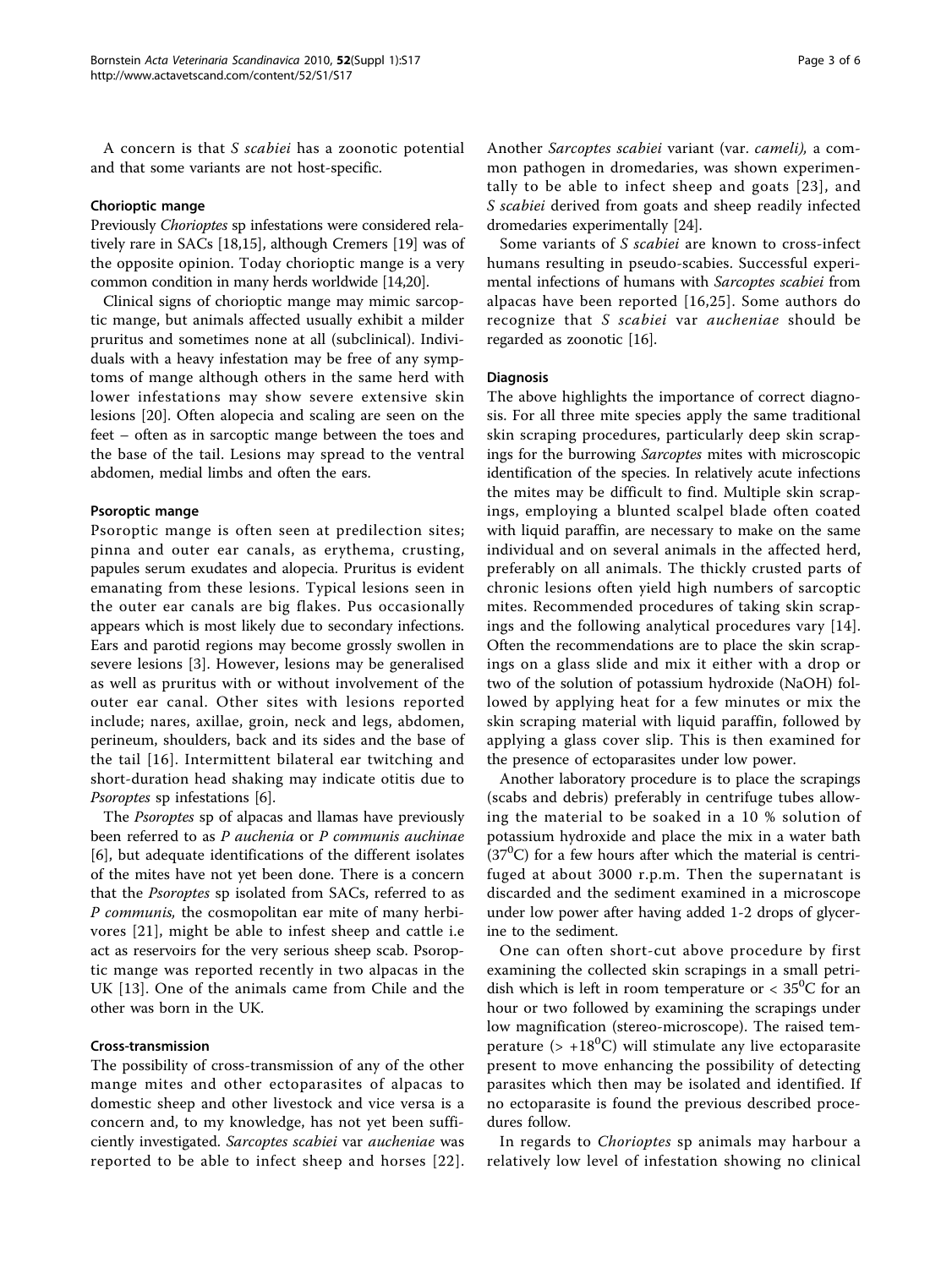disease, while other individuals may experience a hypersensitivity reaction with moderate to severe skin lesions including pruritis, similar to a clinical reaction to acute S scabiei infections. A recommended site for performing skin scrapings in search of Chorioptes sp is the dorsal interdigital (between the toes) and axillae areas [[14\]](#page-4-0).

Low power microscopical examination of material from superficial skin scrapings and swabs rubbed into the outer ear canal may identify *Psoroptes* sp. For proper identification isolates should be sent to experts in the field.

When diagnosis is not conclusive skin biopsies are recommended in skin disease. Mites are seldom seen in acute cases in histological sections of the skin. However, in cases of chronic sarcoptic mange, S scabiei may often be seen in the epidermis.

# Differential diagnosis

Any pruritic dermatitis may mimic infections/infestations by mange mites There are several other causes of skin lesions which should be mentioned as differential diagnostic possibilities apart from dermatitis of bacterial, viral and fungal etiology; e.g. immune mediated skin disease, hypersensitivity reactions, pemphigus like conditions, nutritional/metabolic disease, idiopathic hyperkeratosis, mineral deficiencies i.e. zinc responsive dermatosis. Unfortunately the latter diagnosis (zinc responsive dermatosis) has become a very popular diagnosis that is seldom proven correct.

# Phthiriosis (lice)

Bovicola (Lepikentron) breviceps Rudow, 1866 (the biting or more appropriate the chewing louse), varying in size from 0.5x1.2 mm to 1.5x4 mm, is more common in llamas than in alpacas. The colour of the body of the louse is white or light tan and it has a blunt broad head that is distinctly different from the elongated mouthparts of the sucking lice. Infestations are mostly seen on the dorsal midline, base of the tail, on the side of the neck and along the sides of the body.

Clinical signs of infestations are often a lack of lustre and a ragged looking coat. Infested animals exhibit pruritus. Heavy infestations result in matting and loss of fibres [[15](#page-4-0)], but do not seem to have negative effects on the quality of the fibres or pose any health risk to alpacas [\[26\]](#page-4-0).

Alpacas are more often infested with the sucking lice, Michrothoracius mazzai Werneck 1932 characterized by its elongated spindle-shaped head, which is almost as long as its abdomen. Earlier in the literature the former species has been misnamed M prealongiceps [[27\]](#page-4-0). Preferred sites of attachment are around the flanks, head, neck and withers. Although these lice are large enough to be seen with the naked eye, about two thirds the size of the biting lice, they are often partly imbedded in the skin taking a blood meal and thus may be difficult to see.

Clinical signs are pruritus, restlessness, hair loss and poor growth. Severe infestations can cause anaemia. The biting lice may be found by parting the fibres down to the skin using a bright light in search of tiny moving specks. Nits (eggs) may be seen attached to the fibres. The smaller sucking lice can be seen clinging to the fibres close to the skin or imbedded in it.

# **Treatment**

A variety of insecticides and acaricides have been used on SACs with varying levels of success. In the past there have been several substances and dosage regimes employed to treat mange mites. The Peruvian Indian peasants believed that the fat of condors was a good cure. This practice was later replaced by used motor oil [[3\]](#page-4-0). Relatively few of the commonly used acaricidal substances and insecticides have been scientifically tested on SACs. The modern macrocyclic lactones e.g. have been tried but not undergone proper testing for efficacy or safety on these animals that have such a unique physiology and metabolism compared to other domestic species. Pharmacokinetic studies of macrocyclic lactones as well as other well known therapeutic products are limited in SACs [\[28,29\]](#page-4-0). As yet there are few if any therapeutic products available licenced for these particular animals. This forces the clinicians to use off-label products licenced for other production animals, mostly ruminants. However, several well known therapeutic substances not licensed for use on camelids have been and are used on SACs, some with good results.

A number of authors have used ivermectin at 200 µg/kg by subcutaneous injection with variable but often good results against mange mite infestations and sucking lice in SACs [\[15,16](#page-4-0)]. Some have employed higher doses e.g. 400 µg/kg and with more frequent applications (even weekly) than the recommended standard dosages used for other livestock. Also topical use of products containing eprinomectin, doramectin and moxidectin have proved efficacious in some treatments, but not in others [\[16,10](#page-4-0)]. Applying injectibles (systemic therapy) in combination with topical treatments is often required to get better results [[30\]](#page-4-0). Particularly patients with chronic lesions with thickened crusty hyperkeratotic skin need to be treated aggressively. In addition, perhaps an earlier recommendation to employ hand-dressing (with a brush) of the thick hyperkeratotic areas of the skin with tepid water with soap and keratolytic agents (e.g. salicylic acid solutions) would shorten the recovery time and reduce the amount of acaricides used [\[31,32](#page-4-0)].

Chorioptes sp infestations have often showed to be difficult to control and eradicate [[9\]](#page-4-0). Also Sarcoptes scabiei infections have been very difficult to successfully treat [[17\]](#page-4-0). Whether ``fomites`` play any significant role in regards to re-infection/infestation is debatable. Sarcoptes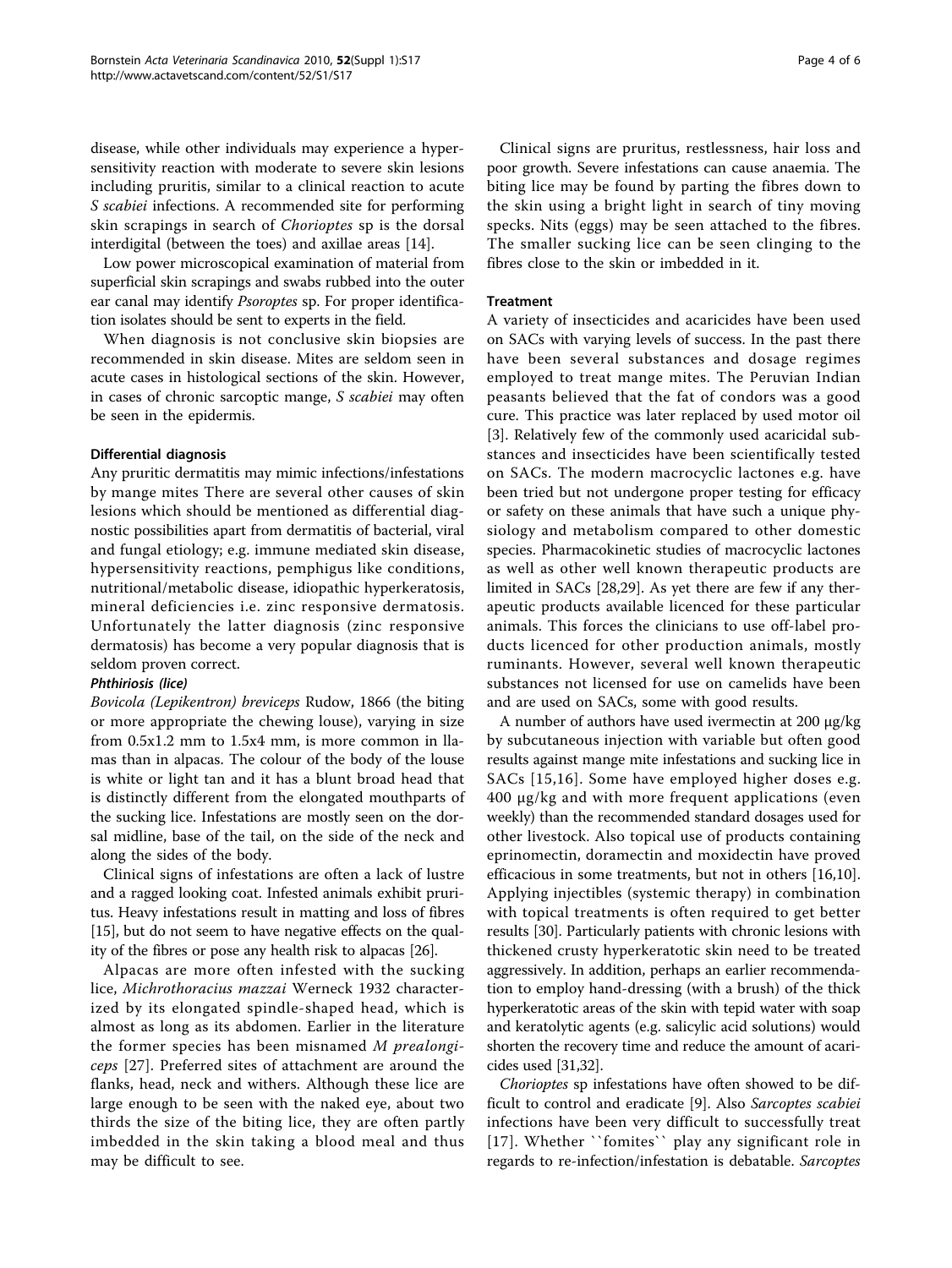<span id="page-4-0"></span>scabiei outside their host will not survive more than about three weeks. However, Chorioptes spp may survive for a little more than 60 days.

The fibres of alpacas do not contain lanolin which is necessary for the effective spreading of topically applied products, i.e. pour-ons, formulations designed for other livestock than camelids e.g. cattle and small stock. This may partly explain therapeutic failures on alpacas [6]. When using pour-ons it is essential to apply the products direct on the skin.

There are numerous insecticides including pyrethrins, chlorinated hydrocarbons, carbamates and organic phosphates which may eradicate lice, but the problem is the administration of the products. The clue to successful treatment is to establish contact with the parasites. Lice infestations are easier to treat than the above mentioned mange mites.

Ivermectin at a dose rate of 200µg/kg body weight administered subcutaneously is effective against sucking lice [15], but not against the biting or chewing lice. Cypermethrin at a dose rate of 10 mg/kg has been used with good effect [33,[34](#page-5-0)]. A single treatment is thought to be enough but two treatments 14 days apart is recommended as back-up [33]. Eradication of infestations require repeated treatments and isolation until the animals are found to be completely free of the parasites [33].

The results of several case reports indicate the need to treat more frequently and with higher dosages of some of the acaricidal substances used, compared to the formula for ruminants [16]. It is vital to closely monitor the results of treatment i.e. the clinical resolution following the therapies employed before deciding on whether to stop treatment or change the regimen. Successful treatment should be followed by effective biosecurity measures to prevent the risk of re-infection/infestations. In addition it is recommended to treat all the animals in the herd at the same time.

#### Acknowledgement

The author is grateful to Mrs Anita Lilburn for valuable linguistic revision of the manuscript and to Dr Aiden P Foster for letting me use valuable images of his case material.

#### Published: 13 October 2010

#### References

- Hoffman E: The complete alpaca book. Bonny Doon Press, Santa Cruz, California 2003.
- 2. Cui P, Ding F, Gao H, Meng H, Yu J, Hu , Zhang HA: Complete mitochondrial genome sequence of the wild two-humped camel (Camelus bactrianus ferus): an evolutionary history of camelidae. BMC Genomics 2007, 18:241.
- Alvarado J, Astrom G, GBS Heath: An investigation into remedies of Sarna (sarcoptic mange) of alpacas in Peru. Expl Agric 1966, 2:245-254.
- 4. Aba MA: Hormonal interrelationships in reproduction of female Llamas and Alpacas. PhD Thesis Swedish University of Agricultural Sciences, Uppsala 1998.
- 5. Petrikowski M: Chorioptic mange in an alpaca herd. Advances in Veterinary Dermatology Kwocka, K.W., Willemse, T., von Tscharner, C 1998, 3:450-450.
- 6. Bates P, Duff P, Windsor R, Devoy J, Otter A, Sharp M: [Mange mites species](http://www.ncbi.nlm.nih.gov/pubmed/11688755?dopt=Abstract) [affecting camelids in the UK.](http://www.ncbi.nlm.nih.gov/pubmed/11688755?dopt=Abstract) Vet Rec 2001, 463-464.
- 7. Frame NW, Frame RKA: [Psoroptes species in alpacas.](http://www.ncbi.nlm.nih.gov/pubmed/11504214?dopt=Abstract) Vet Rec 2001, 128.
- 8. Tait SA, Kirwan JA, Fair CJ, Coles GC, Stafford KA: [Parasites and their](http://www.ncbi.nlm.nih.gov/pubmed/12046792?dopt=Abstract) [control in South American camelids in the United Kingdom.](http://www.ncbi.nlm.nih.gov/pubmed/12046792?dopt=Abstract) Vet Rec 2002, 150:638-639.
- 9. Geurden T, Deprez P, Vercruysse J: [Treatment of sarcoptic, psoroptic and](http://www.ncbi.nlm.nih.gov/pubmed/14516118?dopt=Abstract) [chorioptic mange in a Belgian alpaca herd.](http://www.ncbi.nlm.nih.gov/pubmed/14516118?dopt=Abstract) Vet Rec 2003, 153:332-333.
- 10. Lau P, Hill PB, Rybnicek J, Steel L: [Sarcoptic mange in three alpacas](http://www.ncbi.nlm.nih.gov/pubmed/17610494?dopt=Abstract) [treated successfully with amitraz.](http://www.ncbi.nlm.nih.gov/pubmed/17610494?dopt=Abstract) Vet Dermatol 2007, 18:272-277.
- 11. Burri HI, Martig I, Sager H, Liesegang A, Meylan M: South American camelids in Switzerland. I. Population, management and health problems. Schweiz Arch Tierhheilk 2005, 147:325-334.
- 12. Leguia G: [The epidemiogy and economic impact of llama parasites.](http://www.ncbi.nlm.nih.gov/pubmed/15463422?dopt=Abstract) Parasitology Today 1991, 7:54-55.
- 13. D'Alteiro GL, Batty A, Laxon K, Duffus P: Psoroptes species in alpacas. Vet Rec 2001, 96.
- 14. D´Alteiro GL, Callaghan C, Just C, Manner-Smith A, Foster AP, Knowles TG: Prevalence of Chorioptes sp. mite infestation in alpaca (Lama pacos) in the south-west of England: implications for skin health. J Sm Rumin Res 2005, 57:221-228.
- 15. Fowler ME: Medicine and Surgery of South American Camelids Llama, Alpaca, Vicuña, Guanaco. Sec ed; Iowa State Press 1998.
- 16. Foster A, Jackson A, D'Alteiro GL: Skin diseases of South American camelids. In Practice 2007, 29:216-223.
- 17. Borgsteede FHM, Timmerman A, Harmsen MM: Een geval ernstige Sarcoptes-schurft bij alpaca's (Lama pacos). Tijdschr Voor Diergeneeskunde (Voor de praktijk) 2006, 131:282-283.
- 18. Rosychuk RAW: Llama Dermatology. Veterinary Clinics of North America: Food Animal Practice 1989, 51:228-239.
- 19. Cremers HJWM: Chorioptes bovis (Acarina: Psoroptidae) in some camelids from Dutch zoos. Vet Quart 1985, 7:198-199.
- 20. Plant JD, Kutzler MA, Cebra CK: [Efficacy of topical eprinomectin in the](http://www.ncbi.nlm.nih.gov/pubmed/17222243?dopt=Abstract) [treatment of Chorioptes sp. infestation in alpacas and llamas.](http://www.ncbi.nlm.nih.gov/pubmed/17222243?dopt=Abstract) Vet Dermatol 2007, 18:59-62.
- 21. Bates P: [Inter- and intra-specific variation within the genus Psoroptes](http://www.ncbi.nlm.nih.gov/pubmed/10423003?dopt=Abstract) [\(Acari: Psoroptidae\).](http://www.ncbi.nlm.nih.gov/pubmed/10423003?dopt=Abstract) Vet Parasitol 1999, 83:201-217.
- 22. Neveu-Lemaire J: Traite d'Entomologie Medicale et Veterinaire. Vigot Freres , 1 1938, Paris.
- 23. Nayel NM, Abu-Samra MT: [Experimental infection of the one humped](http://www.ncbi.nlm.nih.gov/pubmed/2443090?dopt=Abstract) [camel \(Camelus dromedarius\) and goats with Sarcoptes scabiei var.](http://www.ncbi.nlm.nih.gov/pubmed/2443090?dopt=Abstract) [cameli and S. scabiei var. ovis.](http://www.ncbi.nlm.nih.gov/pubmed/2443090?dopt=Abstract) Ann Trop Med Parasitol 1986, 80:553-561.
- 24. Nayel NM, Abu-Samra MT: Experimental infection of the one humped camel (Camelus dromedarius) and goats with Sarcoptes scabiei var. cameli and S. scabiei var. caprae. Brit Vet J 1986, 142:264-269.
- 25. Mellanby K: Sarcoptic mange in the alpaca, Lama huanaco var. paca. J Soc Trop Med Hyg 1946 1947, 40:359.
- 26. Vaughan JL, Carmichael I: Control of the camelid biting louse, Bovicola breviceps in Australia. Alpacas Australia 1999, 27:24-28.
- 27. Cicchino AC, Muñoz Cobeñas ME, Bulman GM, Diaz JC, Laos A: [Identification of Microthoracius mazzai \(Phthiraptera: Anoplura\) as an](http://www.ncbi.nlm.nih.gov/pubmed/9835681?dopt=Abstract) [economical important parasite of alpacas.](http://www.ncbi.nlm.nih.gov/pubmed/9835681?dopt=Abstract) J Med Entomol 1998, 35:922-930.
- 28. Hunter RP, Isaza R, Koch DE, Dodd CC, Goately MA: Moxidectin plasma concentrations following topical administration to llamas (Lama glama) and alpacas (Lama pacos). J Small Rumin Res 2004, 52:273-277.
- 29. Hunter RP, Isaza R, Koch DE, Dodd CC, Goately MA: The pharmacokinetics of topical doramectin in llamas (Lama glama) and alpacas (Lama pacos). J Vet Pharmacol Therap 2004, 27:187-189.
- 30. Curtis CF, Chappell SJ, Last R: [Concurrent sarcoptic and chorioptic](http://www.ncbi.nlm.nih.gov/pubmed/11548959?dopt=Abstract) [acariosis in a British llama \(Lama glama\).](http://www.ncbi.nlm.nih.gov/pubmed/11548959?dopt=Abstract) Vet Rec 2001, 149:208-209.
- 31. Nayel NM, Abu-Samra MT: Sarcoptic mange in the one-humped camel (Camelus dromedarius). A clinico-pathological and epizootiological study of the disease and its treatment. J Arid Environm 1986, 10:199-211.
- Bornstein S, Wernery U, Kaaden O-R: Infectious Diseases in Camelids. Blackwell Science Berlin Vienna, 2 2002, 267-387.
- 33. Palma RL, McKenna PB, Aitken P: Confirmation of the occurrence of the chewing louse Bovicola (Lepikentron) breviceps (Insecta: Phthiraptera: